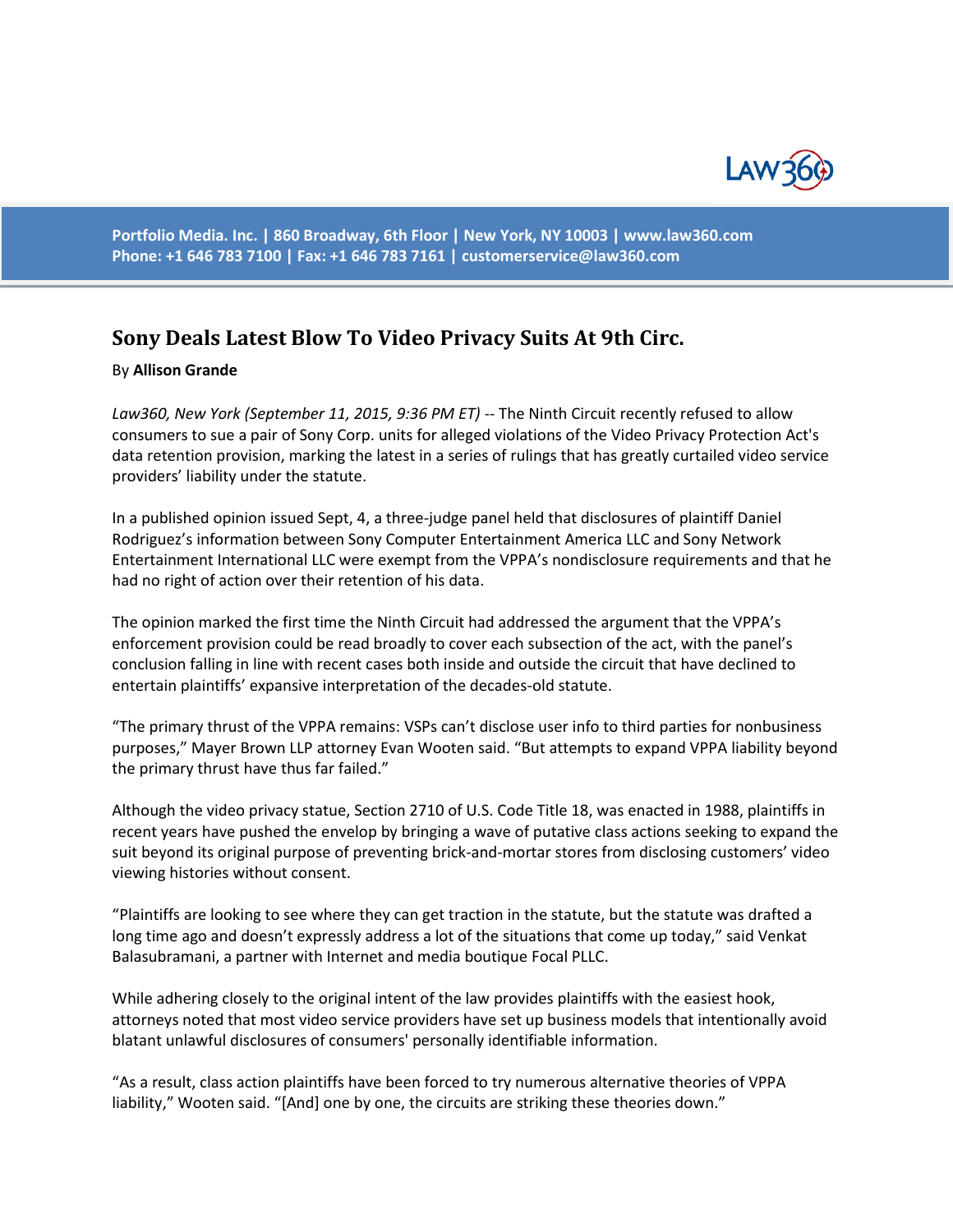In the Sony case, the Ninth Circuit was charged with determining whether Congress had intended for the VPPA to provide a private right of action for the unlawful retention of viewers' data.

Subsection B of the law prohibits video service providers from knowingly disclosing consumers' personally identifiable information without their written consent, and Subsection E requires them to destroy personally identifiable information "as soon as practicable, but no later than one year from the date the information is no longer necessary for the purpose for which it was collected" and there are no pending requests or court orders for access.

Wedged between the two at Subsection C is the enforcement provision, which allows any person "aggrieved by any act of a person in violation of this section" to bring a civil action.

Citing the Seventh Circuit's October decision in Sterk v. Redbox Automated Retail that found the data retention provision to be outside the reach of the enforcement section, the Ninth Circuit panel concluded that the enforcement provision applied only to the disclosure prohibition and not the ones that come later in the act.

The Sony decision comes on the heels of another setback that the Ninth Circuit dealt to VPPA plaintiffs in July, when it refused to revive a putative class action accusingNetflix Inc. of violating the statute.

In that case, the Ninth Circuit rejected the argument that Netflix ran afoul of the statute by publicly displaying subscribers' data on devices that their family members, friends or guests could view, finding that plaintiffs' decision to access their accounts on a public forum rather than a computer was beyond the company's control.

"In both instances, the plaintiffs were really pushing the envelop and the bounds of the statute, and in both instances, the court said no," Balasubramani said.

However, despite the recent string of defeats for consumers, the plaintiffs bar remains confident that the statute can still be a valuable tool.

"The facts of each case are distinct in this area, and neither [Ninth Circuit case] preclude viable VPPA claims," said plaintiffs attorney Scott Kamber, a founding member of KamberLaw LLC. "The Ninth Circuit has simply clarified certain requirements for such cases in this circuit."

Defense attorneys agreed that the plaintiffs bar still may have a few arrows left in its quiver.

"The basic crux of the statute is still very much in play, which is that disclosing customer records for third parties is still a no-no," Balasubramani said. "That's not going away anytime soon."

Balasubramani also noted that long-running disputes over the scope of personally identifiable information covered by the statute also had the potential to swing plaintiffs way in the near future.

District courts in both New Jersey and California have shot down the argument that companies such as Google Inc., Viacom Inc., Hulu LLC and ESPN Inc. violated the VPPA by sharing unique identifiers with third-party service providers and social media outlets that are able to link individual subscribers to that data.

But with those cases on appeal to the Third Circuit and Ninth Circuit, respectively, the battleground